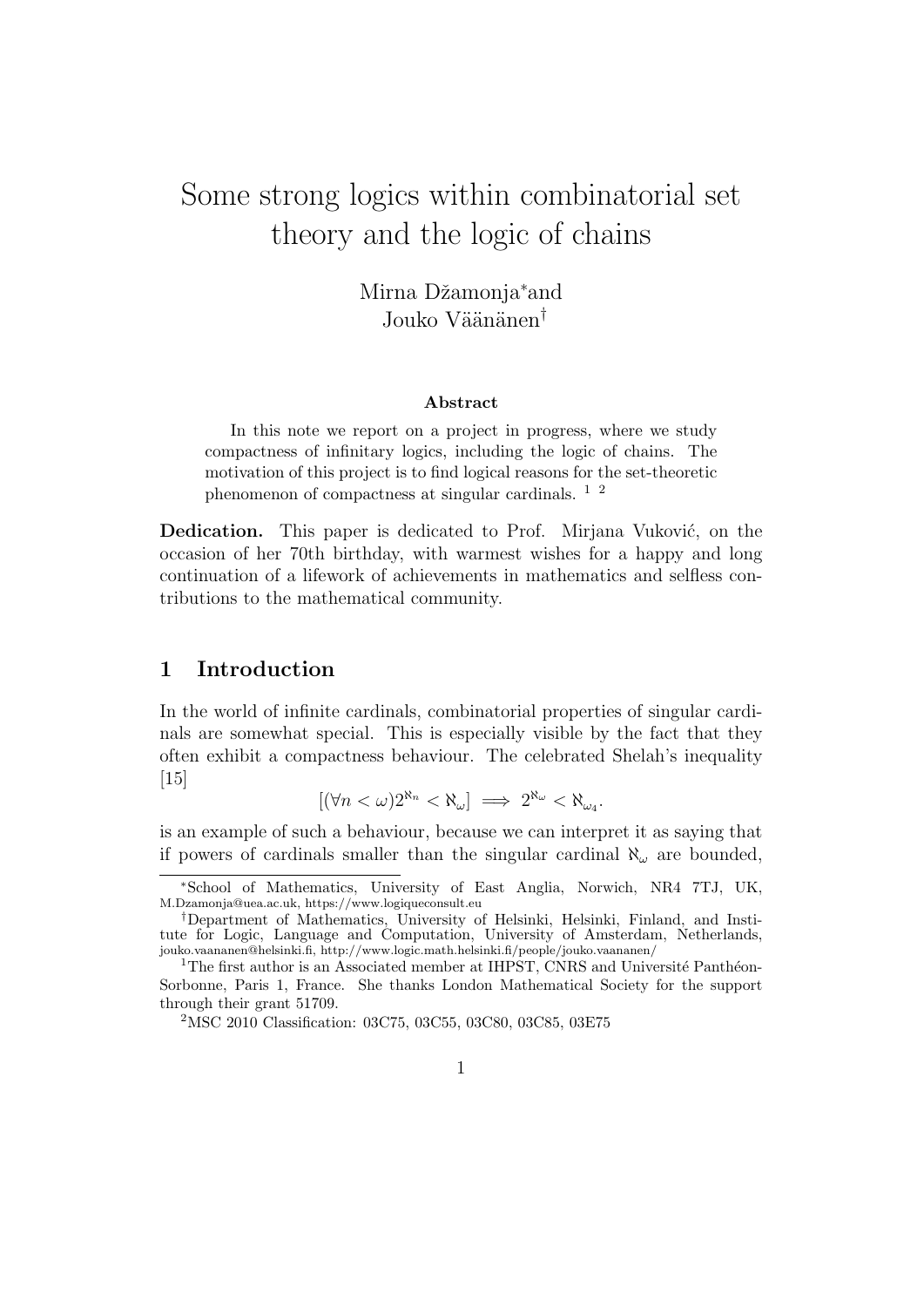then so is the power of  $\aleph_{\omega}$ . There are many compactness theorems about singular cardinals, some of which we shall mention below. The cardinal  $\aleph_0$  is also very special, often because of the compactness. An important example is the compactness of the first order logic. Therefore it is natural to ask if there is a compact logic associated to singular cardinals, a question that we explore. This paper reports on results in progress obtained as part of a larger project and represents an extended version of a talk given by the first author at the conference "Modern Algebra and Analysis" organised by ANUBiH in Sarajevo in September 2018. Full exposition of the results mentioned here and other results will be written as a full length paper in the future.

# 2 Infinitary Logic

A logic that might serve the purpose of compactness at a singular cardinal was discovered by Carol Karp. She introduced the chain logic in her Ph.D. thesis in 1959 with Henkin [7], and continued working on it, on her own, and with her students, throughout her career. Her motivation was to generalise recursion theory through the use of infinitary logics. The part which is most relevant to us concerns the work of Ellen Cunningham from her Ph.D. thesis (1974, two years after Karp's death) [1].

The beginning of this work is to consider logics of the form  $L_{\kappa,\lambda}$ . Here  $\kappa$ and  $\lambda$  are infinite cardinals and we are allowed to make conjunctions of length  $\langle \kappa \rangle$  and iterations of  $\langle \lambda$ -quantifiers, with other logical rules transported from first order logic, which in this notation becomes  $L_{\omega,\omega}$ . An interesting question is to find pairs  $\kappa$ ,  $\lambda$  which give the nice properties that we have for  $L_{\omega,\omega}$ , may it be completeness, compactness and so on. This was an important research topic in the 1960s and 1970s, much about which can be found in the books by Jerry Keisler [10] on  $L_{\omega_1,\omega}$  and Max Dikcmann [2] on  $L_{\kappa,\lambda}$ . It was found that if we want to recover the properties of first order logic for  $\kappa$ ,  $\lambda$ regular, most often we need to work with  $\kappa = \lambda$  some large cardinal. Let us, for example, review the case of strongly compact and the case of weakly compact cardinals.

We say that a set of sentences is  $\kappa$ -satisfiable if every subset of size  $\lt \kappa$  has a model. Tarski [17] defined a strongly compact cardinal to be an uncountable  $\kappa$  such that every  $\kappa$ -satisfiable set of  $L_{\kappa,\kappa}$ -sentences is satisfiable. As we know, strong compactness is a large cardinal notion, equivalently defined in various other ways. Tarski [17] also defined a weakly compact cardinal to be an uncountable  $\kappa$  such that every  $\kappa$ -satisfiable set of  $L_{\kappa,\kappa}$ -sentences involving at most  $\kappa$  non-logical symbols, is satisfiable. This is another large cardinal notion, of course. An important exception to the large cardinal rule is the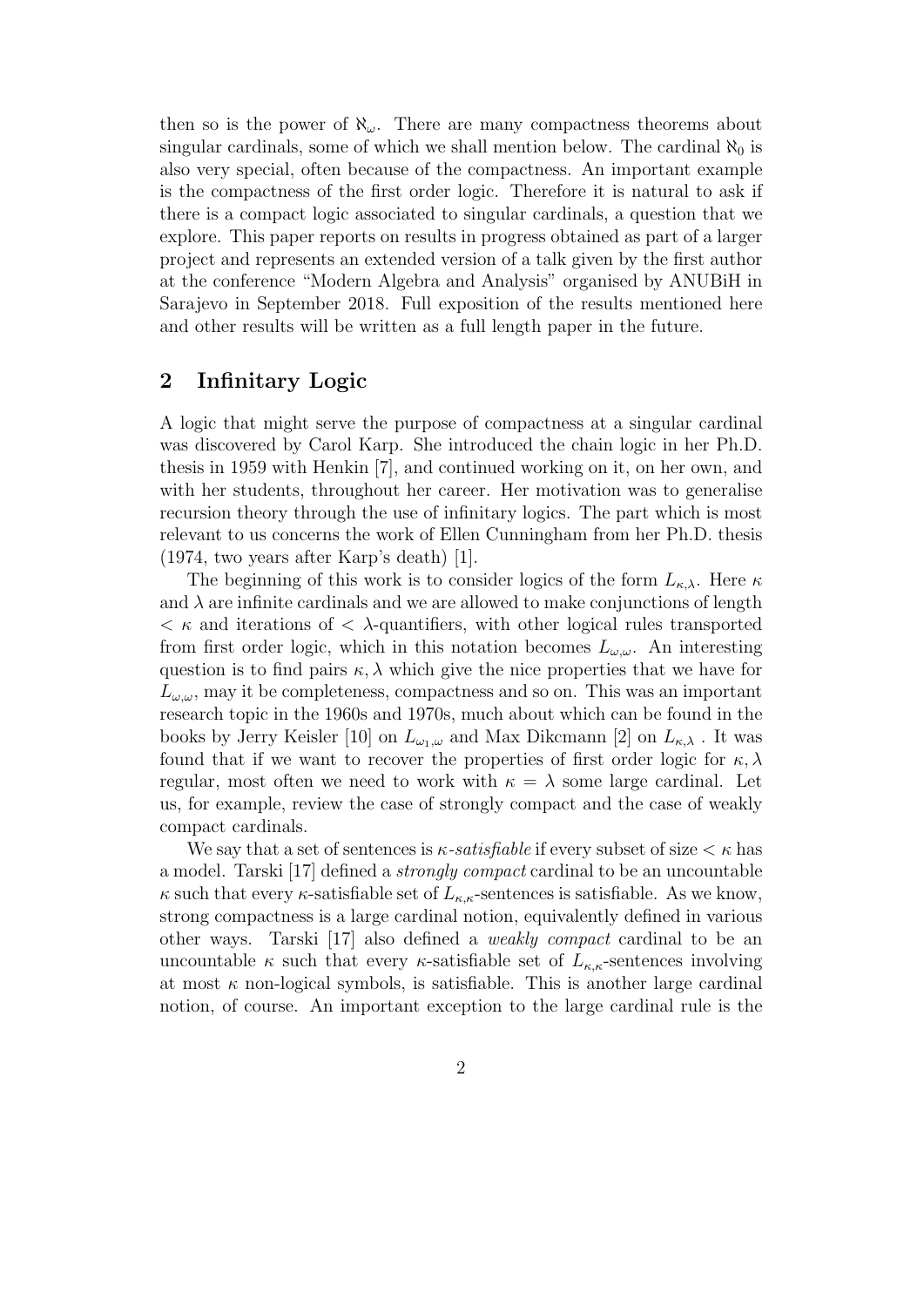case of  $L_{\omega_1,\omega}$  which shares some important properties of first order logic, notably completeness (see [10]).

### 2.1 Completeness and compactness

We recall the relation between the completeness and the compactness properties of a logic. It is easy to obtain the compactness of the first order logic as a consequence of its completeness. Namely, suppose that  $\Sigma$  is a set of first order sentences that it is not satisfiable. By completeness,  $\Sigma$  proves a contradiction. But the proof must be finite, so it only involves a finite subset  $\Sigma_0 \subseteq \Sigma$ . Hence  $\Sigma_0$  is not satisfiable and so  $\Sigma$  is not finitely satisfiable. Let us note that this argument works because the notion of satisfaction and the notion of deduction are so well matched. However, there are logics which are complete but not compact, and this is the case of  $L_{\omega_1,\omega}$ . Karp proved that this logic is complete in [8], yet let us observe by a simple example that this logic is not compact. Namely, let  $c_0, c_1, \ldots, c_{\omega}$  be constant symbols and let  $\Sigma$  be the following set of  $L_{\omega_1,\omega}$  sentences:

$$
\{(\forall x)\bigvee_{n<\omega}x=c_n,c_\omega\neq c_0,c_\omega\neq c_1,\ldots,c_\omega\neq c_n,\ldots\}.
$$

Then  $\Sigma$  is finitely satisfiable but not satisfiable.

This difference between the relative behaviour of completeness and the compactness in the cases of these two different logics comes from the fact that when changing logic we have to use different rules of inference than those of the first order logic. For example, we, naturally, need to use the axiom  $\bigwedge \Phi \implies \varphi$  for any countable set  $\Phi$  of formulas with  $\varphi \in \Phi$ . Yet, we still keep the same notion of the finiteness in a proof, which is now less wellmatched with the rules of inference. In this way we obtain that for infinitary logics compactness is harder than completeness.

Karp's Ph.D. student Judy Green [6] considered logics  $L_{\kappa,\omega}$  searching for results analogous to those for  $L_{\omega_1,\omega}$ , in particular completeness. She used different but similar techniques in two cases:  $\kappa$  successor of a regular cardinal or  $\kappa$  singular or successor of a singular. Green defined proof systems for these logics, with proofs of length  $\lt \kappa$  in a way  $L_{\kappa,\omega}$  becomes complete and shares many other nice properties of the first order logic.

### 2.2 Chains

The next new idea that Karp brought to this subject is to consider not just the logic but also the structure of the underlying model. In this way she was able to approach the logic  $L_{\kappa,\kappa}$ , where  $\kappa$  is a singular cardinal of countable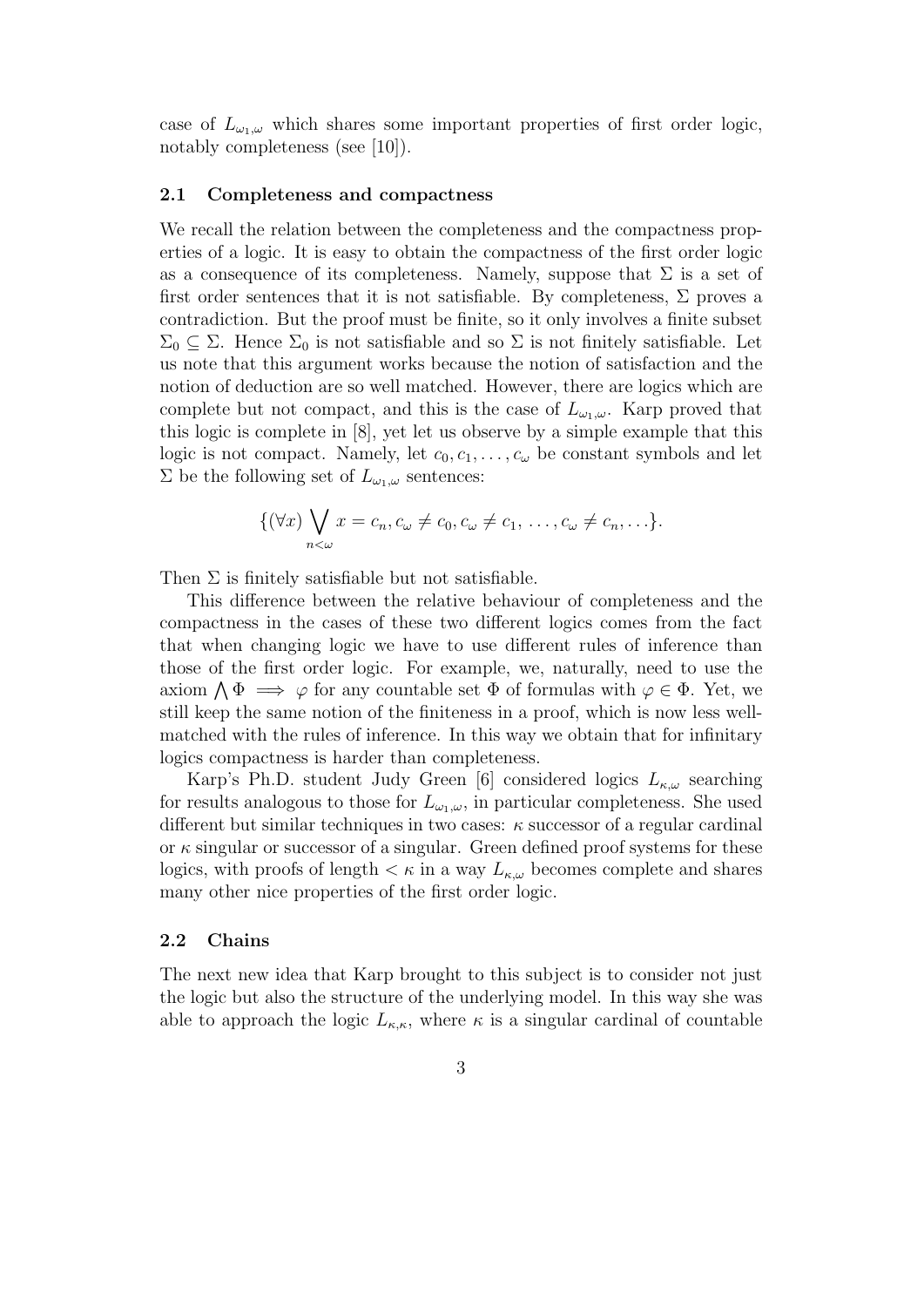cofinality. See Karp's lecture [8]. She defined the notion of a chain model of size  $\kappa$  as an ordinary model of size  $\kappa$  along with a decomposition of it into an increasing union of submodels of length  $cf(\kappa)$ . The most interesting case is that:

- cf( $\kappa$ ) =  $\omega$
- the chain consists of sets of strictly increasing cardinalities.

A typical chain model A with decomposition  $\langle A_n : n \langle \omega \rangle$  is denoted by  $(A_n)_n$ . It is mostly interesting when  $\kappa$  is a strong limit and  $2^{|A_n|} < |A_{n+1}|$ . In order to define the logic of chain models we need to change the definition of  $\models$ , defining the new notion  $\models^c$ , given as follows. For formulas  $\varphi(\bar{x})$  of  $L_{\kappa,\kappa}$ (so  $\bar{x}$  is a sequence of length  $\lt \kappa$ ):

" $(A_n)_n \models^c \exists \bar{x} \varphi(\bar{x})$ " iff there is n such that " $A_n \models \exists \bar{x} \varphi(\bar{x})$ ".

There is a natural way to define a logic out of this, which we denote by  $L_{\kappa,\kappa}^c$ . Karp and Cunnigham [1] proved that  $L_{\kappa,\kappa}^c$  satisfies completeness, and has other nice properties, such as the Downward (to  $\kappa$ ) Lowenheim-Skolem theorem. <sup>3</sup> The spirit here is that  $L_{\kappa,\kappa}^c$  behaves very much like  $L_{\omega_1,\omega}$ .

In our joint work [4], we analysed the family of chain models coded as the elements of the topological space  $\kappa^{\omega}$ ,  $\kappa$  strong limit,  $cf(\kappa) = \omega$  (as well as other cofinalities). The *orbit* of a chain model coded by  $f \in \kappa^{\omega}$  is the set of all  $q$  which code models chain-isomorphic to the model. The main theorem of  $[4]$  is:

**Theorem 2.1** The orbit of a chain model A is always a  $\Sigma_1^1$ set. The orbit is  $\Delta_1^1$  if and only if there is a tree T of height and size  $\kappa$  with no branches of length  $\kappa$  such that for any chain model B, player I has a winning strategy in  $EFD_T^{c,<\kappa}(A, B)$  if and only if  $A \approx^c B$ .

This theorem has since had several applications, notably as an input to the work of Vincenzo Dimonte, Luca Moto Ross and Xianghui Shi [3] which further develops descriptive set theory of such  $\kappa^{\omega}$ . One may say that Theorem 2.1 completed the classical analysis of the chain logic.

# 3 The present project

Completeness of the first order logic has many applications, yet the above completeness theorems seem purely abstract, and so is the case of Theorem

<sup>3</sup>To understand these results properly, one has to make a distinction between weak chain models and proper chain models, which is a bit out of the scope of this paper.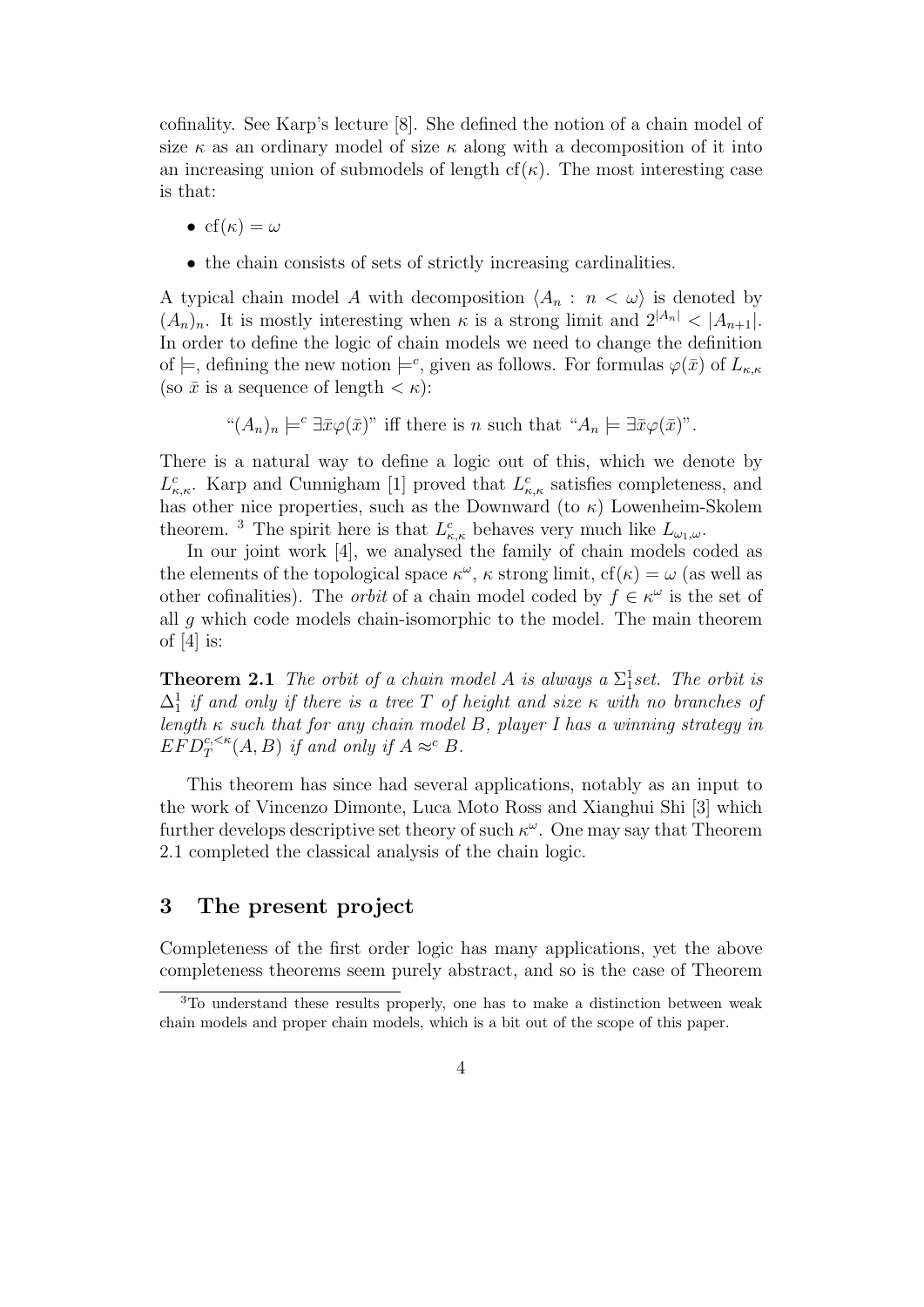2.1. Our present project is to obtain combinatorial theorems about singular cardinals such as  $\mathbb{L}_{\omega}$  as consequence of the known properties of strong logics, in particular the chain logic and its fragments. Fixing a singular strong limit cardinal  $\kappa$  of cofinality  $\omega$ , we may try to obtain the following known theorems as a test of the method.

**Theorem 3.1** (Erdös-Tarski [5]) If a Boolean algebra has an antichain of any size  $\lt \kappa$ , then it has an antichain of size  $\kappa$ .

Shelah's Singular Cardinal Compactness theorem, or just some consequences of it, such as:

**Theorem 3.2** (Shelah  $[14]^4$ ) If every subset of size  $\lt$   $\kappa$  of a graph G has the coloring number  $\leq \lambda < \kappa$ , then so does G.

We would also like to address some open conjectures and questions, such as:

Conjecture 3.3 If a Banach space has a (semi)-biorthogonal system of every length  $\lt \kappa$ , then it has one of length  $\kappa$ .

or

**Question 3.4** If a complete  $L_{\omega_1,\omega}$ -sentence has a model of size  $\aleph_n$  for every n, does it then have a model of size  $\aleph_{\omega}$ ?

A well known question coming from Shelah's work is:

**Question 3.5** If every subset of of size  $\lt \kappa$  of a graph G has the chromatic number  $\leq \lambda \leq \kappa$ , then does so G?

# 4 Which logics are compact

Our first candidate for a logic compact at a singular cardinal is chain logic. However, the following results we were able to prove, although not completely conclusive, indicate that this logic is not compact. Namely, we have been able to compare the chain logic with other logics which are known not to have singular compactness, notably the logic  $L_{\kappa,\omega}$ . For this we used the idea of a Chu transform, defined as follows:

<sup>&</sup>lt;sup>4</sup>A much simplified version of the proof of the Singular Compactness Theorem by Shelah himself is to appear in Sarajevo Journal of Mathematics.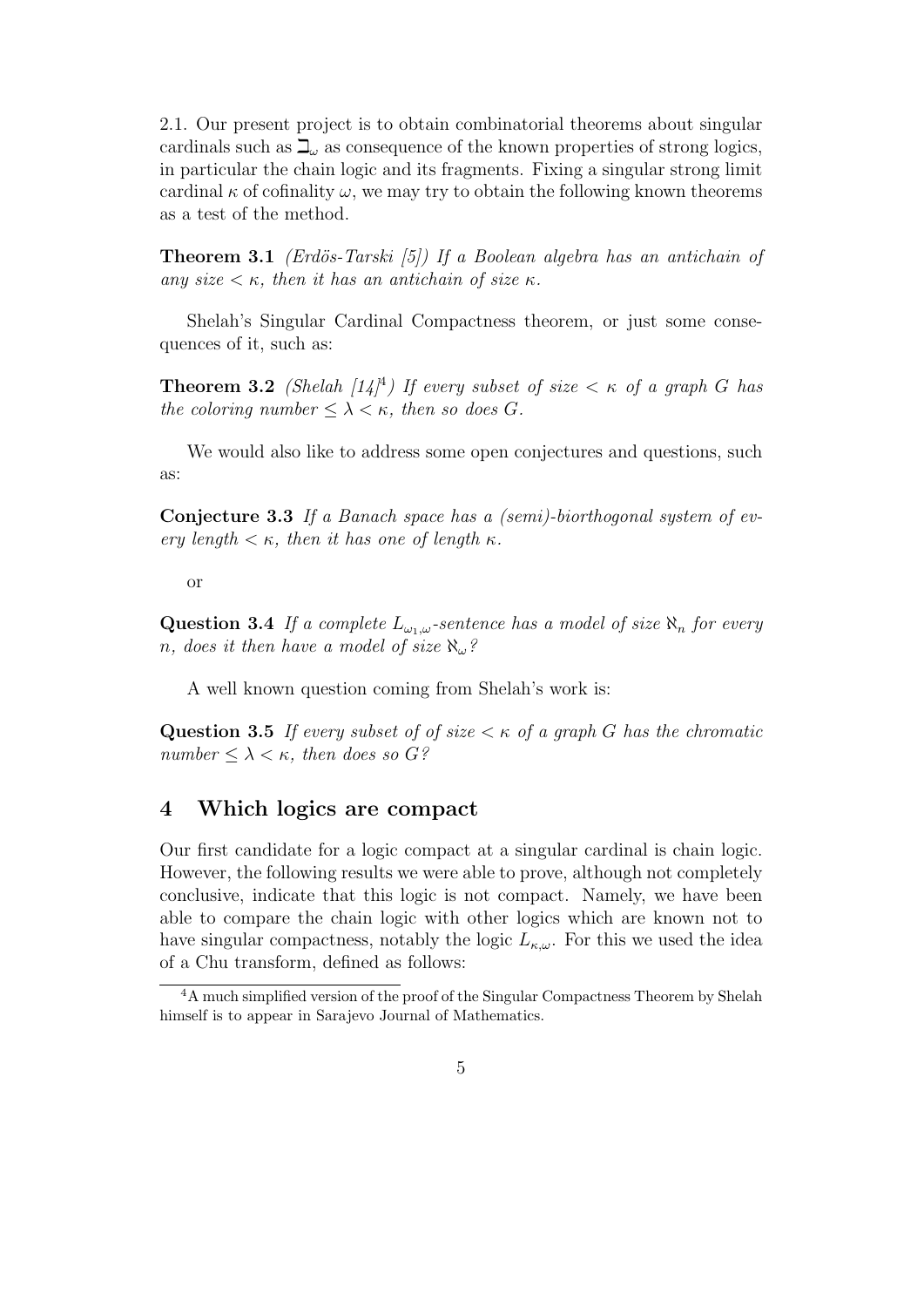**Definition 4.1** A Chu space over a set K is a triple  $(A, r, X)$  where A is a set of points, X is a set of states and the function  $r: A \times X \rightarrow K$  is a K-valued binary relation between the elements of  $A$  and the elements of  $X$ . When  $K = \{0, 1\}$  we just speak of Chu spaces and r becomes an ordinary relation.

A Chu transform between Chu spaces  $(A, r, X)$  and  $(A', r', X')$  over the same set K is a pair of functions  $(f, g)$  where  $f : A \rightarrow A', g : X' \rightarrow X$  and which satisfies the adjointness condition  $r'(f(a), x') = r(a, g(x'))$ .

This is relevant for us because of the following results.

We shall consider Chu spaces  $(L, \models, S)$  where L is a set of sentences closed under conjunctions, S a set or a class of structures of the same signature as the sentences in L and  $\models$  a relation between the elements of S and the elements of L, whose interpretation is a satisfaction relation which satisfies Tarski's definition of truth for the quantifier-free formulas.

**Definition 4.2** We say that  $(L, \models, S) \leq (L', \models', S')$  if there is a Chu transform  $(f, g)$  between  $(L, \models, S)$  and  $(L', \models', S')$  where f preserves the logical operations and such that the range of g is dense in the following sense

• for every  $\phi \in L$  for which there is  $s \in S$  with  $s \models \phi$ , there is  $s \in \text{ran}(q)$ with  $s \models \phi$ .

As an example, any g which is onto will clearly satisfy the density condition.

**Theorem 4.3** Suppose that  $(L, \models, S) \leq (L', \models', S')$  and  $(L', \models', S')$  is compact. Then so is  $(L, \models, S)$ .

**Proof** Let  $(f, g)$  be the Chu transform which witnesses  $(L, \models, S) \leq (L', \models')$ , S'). Suppose that  $\Sigma \subseteq L$  is finitely satisfiable and let  $\Sigma' = \{f(\varphi) : \varphi \in \Sigma\}.$ We now claim that  $\Sigma'$  is finitely satisfiable. Namely any finite  $\Gamma' \subseteq \Sigma'$  is of the form  $\{f(\varphi): \varphi \in \Gamma\}$  for some finite  $\Gamma \subseteq \Sigma$ . Therefore there is  $M \in S$ with  $M \models \varphi$  for all  $\varphi \in \Gamma$ . Since g is not necessarily onto, we cannot use it to obtain from  $M$  an element of  $S'$ .

However, we have that  $\bigwedge \Gamma$  is a sentence of L, by the closure under conjunctions. Since  $\models$  satisfies Tarski's definition of truth for the quantifier-free formulas, we have that the fact that  $M \models \varphi$  for all  $\varphi \in \Gamma$  implies that  $M \models \bigwedge \Gamma$ . By the density requirement on g, there is  $M' \in S'$  such that  $g(M') \models \bigwedge \Gamma$  and hence  $M' \models' f(\bigwedge \Gamma)$ . By the preservation of the logical operations by f, we have that  $f(\bigwedge \Gamma) = \bigwedge_{\varphi \in \Gamma} f(\varphi)$  so that  $M' \models' f(\varphi)$  for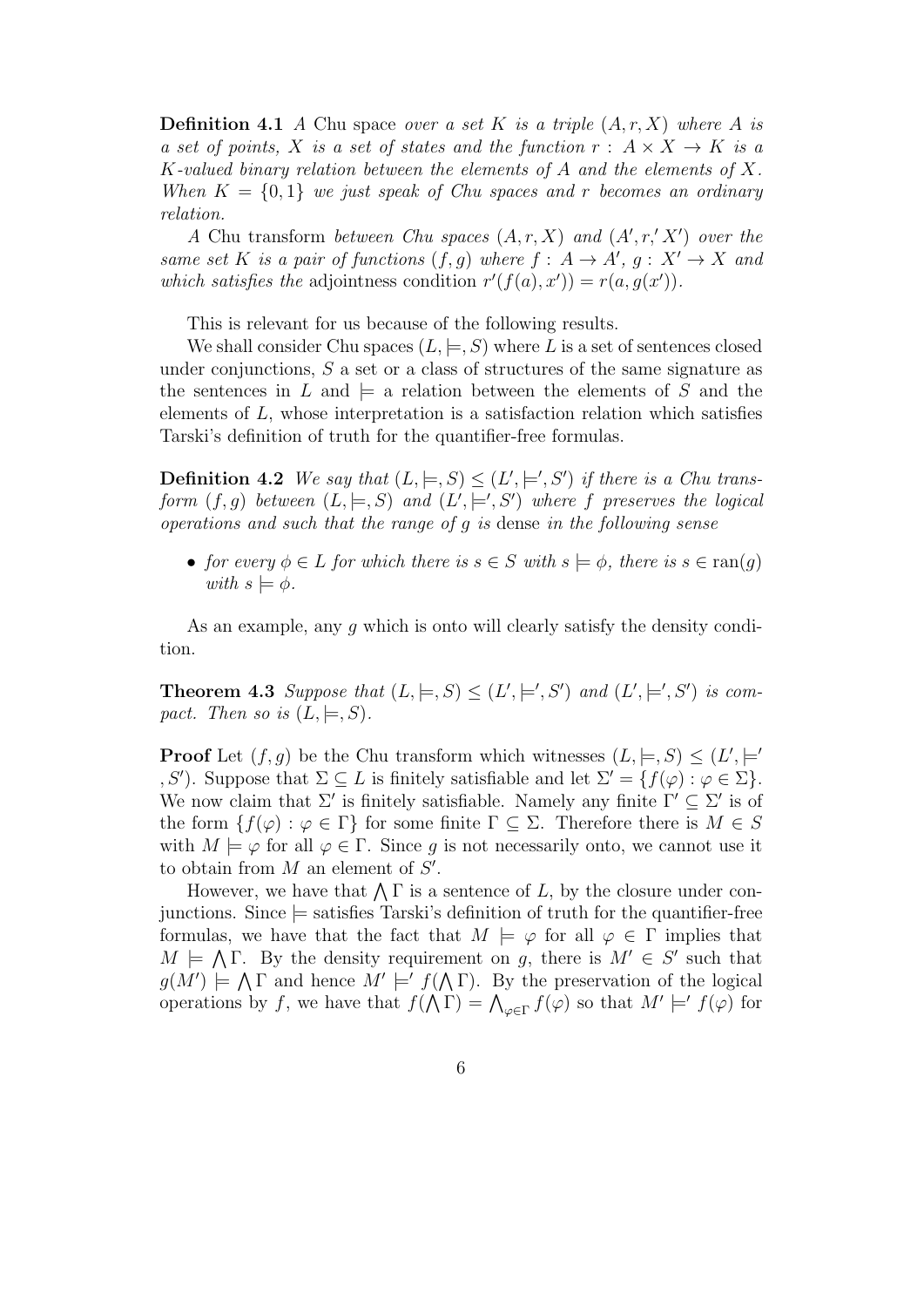all  $\varphi \in \Gamma$  and  $M' \models' \Gamma'$ . So  $\Gamma'$  is finitely satisfiable in S', which by the assumption implies that there is  $N' \in S'$  with  $N' \models \Sigma'$ . Therefore  $g(N') \models \Sigma$ .  $\star$ <sub>4.3</sub>

The proof of Theorem 4.3 with easy changes goes through for the higher degrees of compactness, let us specify.

**Theorem 4.4** Suppose that  $(L, \models, S) \leq (L', \models', S')$  as witnessed by a pair  $(f, g)$  and that the following conditions are satisfied:

- 1. L, L' are closed under conjunctions of  $\langle \ \rangle$  sentences,
- 2.  $\models$  satisfies Tarski's definition of truth for the quantifier-free formulas, including the conjunctions and disjunctions of size  $\langle \lambda, \rangle$
- 3. f preserves the conjunctions and disjunctions of size  $\langle \lambda \rangle$ .

Then, for any  $\theta$ , if  $(L', \models', S')$  is  $(\lambda, \theta)$ -compact, so is  $(L, \models, S)$ .

Chain logic comes in several different versions, which we shall not define right now, but one of them is the logic of weak chain models, denoted by  $L_{\kappa,\kappa}^{c,w}$ . Using Chu transforms, we were able to prove

**Theorem 4.5**  $(L_{\kappa,\omega},\models,\mathcal{M}) \leq L_{\kappa,\kappa}^{c,w}$ .

and then conclude thanks to Theorem 4.3 that

Corollary 4.6 The logic  $L_{\kappa,\kappa}^{c,w}$  is not  $\kappa$ -compact.

We are still studying the question of the transformation of this proof which would allow us to conclude:

## Conjecture 4.7 Chain logic is not κ-compact.

Some other logics are known to be  $\kappa$ -compact, notably two logics considered by Keisler in [9]: the ordered logic and the logic with an extra quantifier 'exists at least  $\kappa'$ . We are considering other candidates, such as certain fragments of the chain logic and Shelah's logic  $L^1_{\kappa}$  [16].

Once we have a supply of compact logics, we still need to see how we can get any combinatorial theorems as a consequence. A question that we are considering at the moment is if Theorem 5.4 is a consequence of Keisler's ordered logic.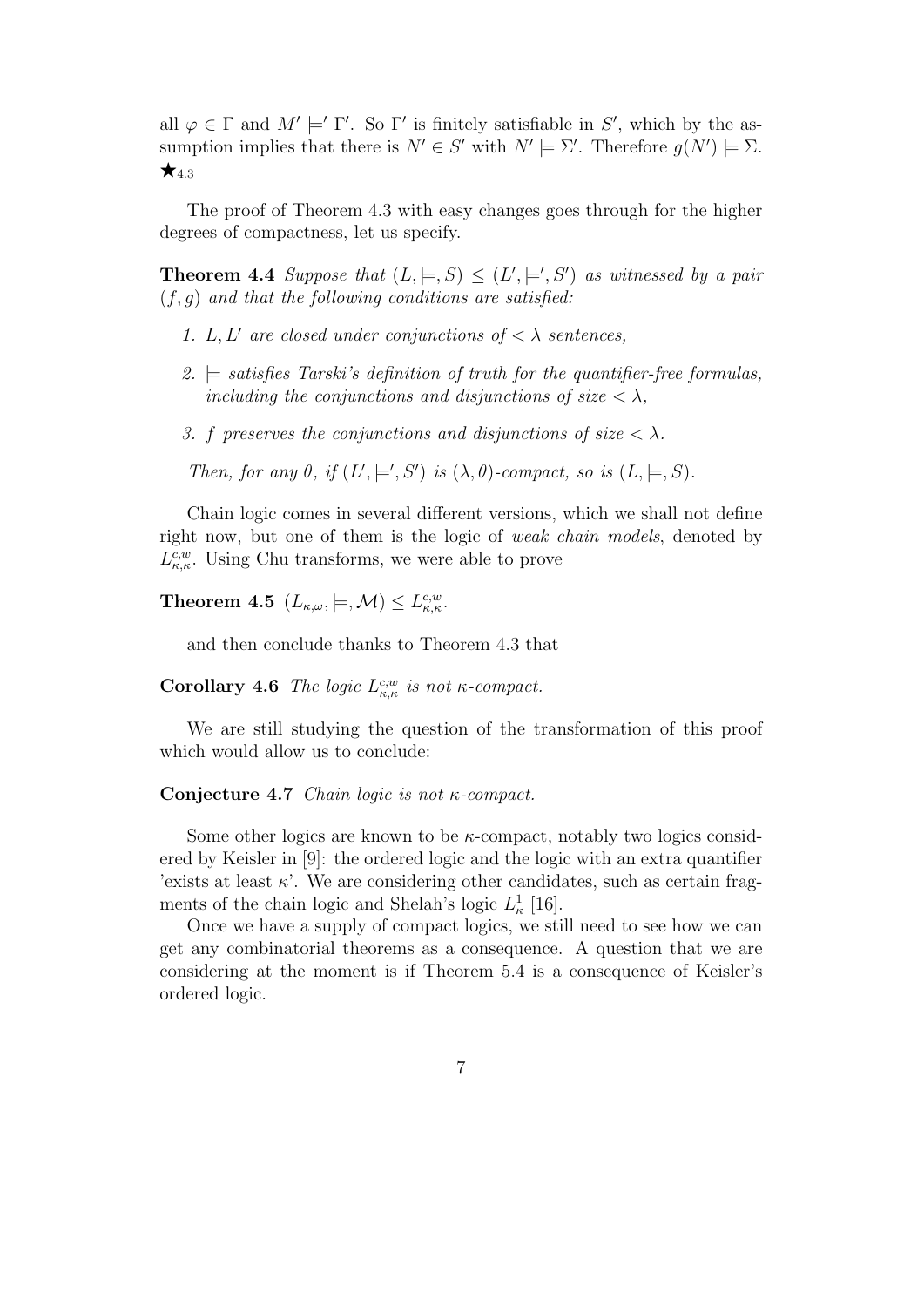# 5 Model Existence Theorems

Proofs of Completeness from  $L_{\omega_1,\omega}$  are based on a version of Henkin's argument involving the so called Consistency Properties. They prove Model Existence Theorem (MET). As Keisler states in his book [10], the Model Existence Theorem based on Consistency Properties is frequently used in  $L_{\omega_1,\omega}$ where Compactness is used in  $L_{\omega,\omega}$ . Consistency Properties were invented by Michael Makkai [12], also using ideas from earlier work by R. Smullyan.

A consistency property is a judiciously chosen set of sentences of a logic. The precise definition depends on the logic, but the point is to be able to prove the following type of theorem:

**Theorem 5.1** (Makkai [12]) A sentence of  $L_{\omega_1,\omega}$  has a model iff it belongs to a consistency property.

We call such theorems MET. As an example of an application, in Keisler's book [10] there is a proof based on MET of the following theorem, known as the undefinability of Well Order):

**Theorem 5.2** (Morley [13], Lopez-Escobar [11]) Let T be a countable set of sentences of  $L_{\omega_1,\omega}$  and let  $U<sub>1</sub>$ , be a unary and binary relation symbol of  $L_{\omega,\omega}$ . Suppose that for all  $\alpha < \omega_1$ , T has a model  $\mathfrak{A}_{\alpha} = (A_{\alpha}, U_{\alpha}, <, ...)$ such that  $\langle$  linearly orders U and  $(\alpha, \langle) \subseteq (U_{\alpha}, \langle)$ . Then T has a model  $\mathfrak{B} = (B, U, \leq, ...)$  such that  $\lt$  linearly orders B and  $(U, \lt)$  contains a copy of  $\mathbb Q$ .

Consistency properties were found by Green for logics of the form  $L_{\lambda,\omega}$ and by Cunnigham for  $L^c_{\kappa,\kappa}$ , both working with or under the influence of Karp, as explained above. The definition of a consistency property depends on the logic and is somewhat lengthy, so we are not going into the details of such a definition here. The point is that it is a non-trivial matter to develop the right kind of consistency property and for a logic to have it, and the proofs are very long.

In our work in progress we are interested in the second order or restricted second order versions of  $L^c_{\kappa,\kappa}$  since the application in questions, as seen above; are sometimes expressed in that way. In this context, set variables are bounded by an element of the chain. We are in the process of verifying the following theorem, which at this stage we still address as a conjecture:

**Conjecture 5.3**  $L_{\kappa,\kappa}^{2,c}$  has a consistency property, so that a sentence of  $L_{\kappa,\kappa}^{2,c}$ has a model iff it belongs to a consistency property.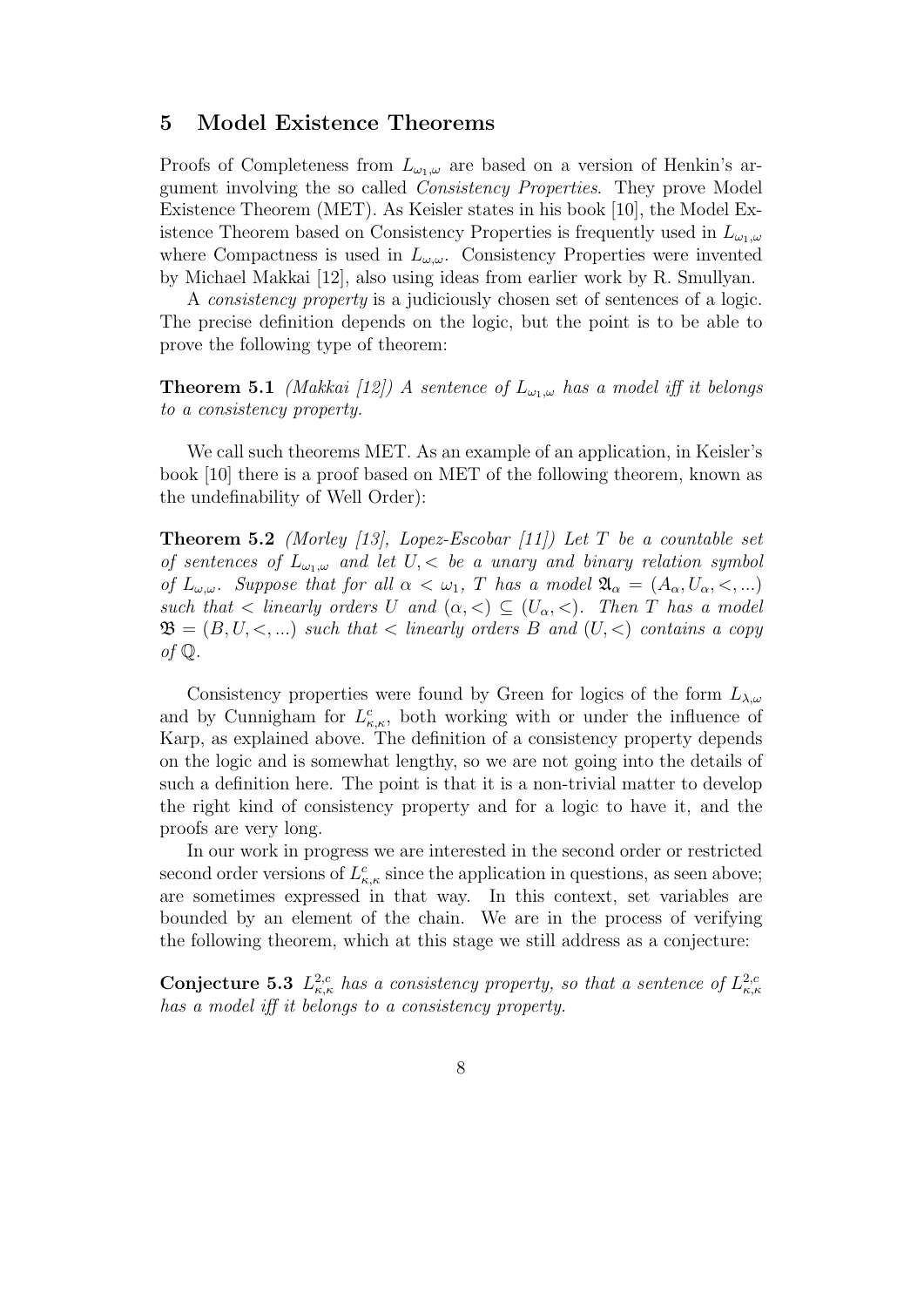Recall that the full logic  $L_{\kappa,\kappa}$  does not have the consistency property or MET but  $L_{\kappa,\kappa}^c$  does. This is because it is easier for a sentence to have a chain model than a full model, as the following example shows.

Example 5.4 Consider the sentence "< is a well order". We can construct a chain model of this sentence which is not a real model by taking increasing disjoint blocks of size  $\mathcal{I}_1, \mathcal{I}_2$  etc. and putting them below each other in the order  $\langle$ . The chain model so obtained satisfies that  $\langle$  is a well order because no bounded piece of it contains an infinite  $\langle -\text{decreasing} \rangle$  sequence, yet the actual model contains such a sequence.

Let us finish by proving that even the chain models are not going to help us to obtain a compact, or even countably compact second order logic.

Theorem 5.5 Second order logic is not countably compact even in chain models.

**Proof** Let  $\theta$  be a second order sentence which says that  $\lt$  is a well-order on some predicate P. In chain models of  $\theta$  we have no guarantee that  $\lt$  is really a well-order because a descending sequence may cross over all the sets  $A_i$ .

Let  $\phi$  be the second order sentence  $\exists X \forall y (P(y) \rightarrow X(y))$ . The chain models of  $\phi$  are the chain models in which P is contained in one level of the chain. In models of  $\phi$  we have full second order quantification over subsets of P.

In models of  $\theta \wedge \phi$  we know by the above that  $\lt$  is really a well-order because any potential descending chain is a subset of  $P$  and hence a subset of some  $A_i$ . We can now form a finitely consistent theory  $\{\theta, \phi\}\}\cup$  $\bigcup_{n<\omega}\{P(c_n)\}\cup\{c_0>c_1>c_2>\ldots\}$ , which has no chain models.  $\bigstar_{5.5}$ 

# References

- [1] Ellen Cunningham. Chain models: applications of consistency properties and back-and-forth techniques in infinite-quantifier languages. In Infinitary logic: in memoriam Carol Karp, pages 125–142. Lecture Notes in Math., Vol. 492. Springer, Berlin, 1975.
- [2] M. A. Dickmann. Large Infinitary Languages, volume 83 of Studies in Logic and the Foundations of Mathematics. North Holland, Amsterdam, 1975.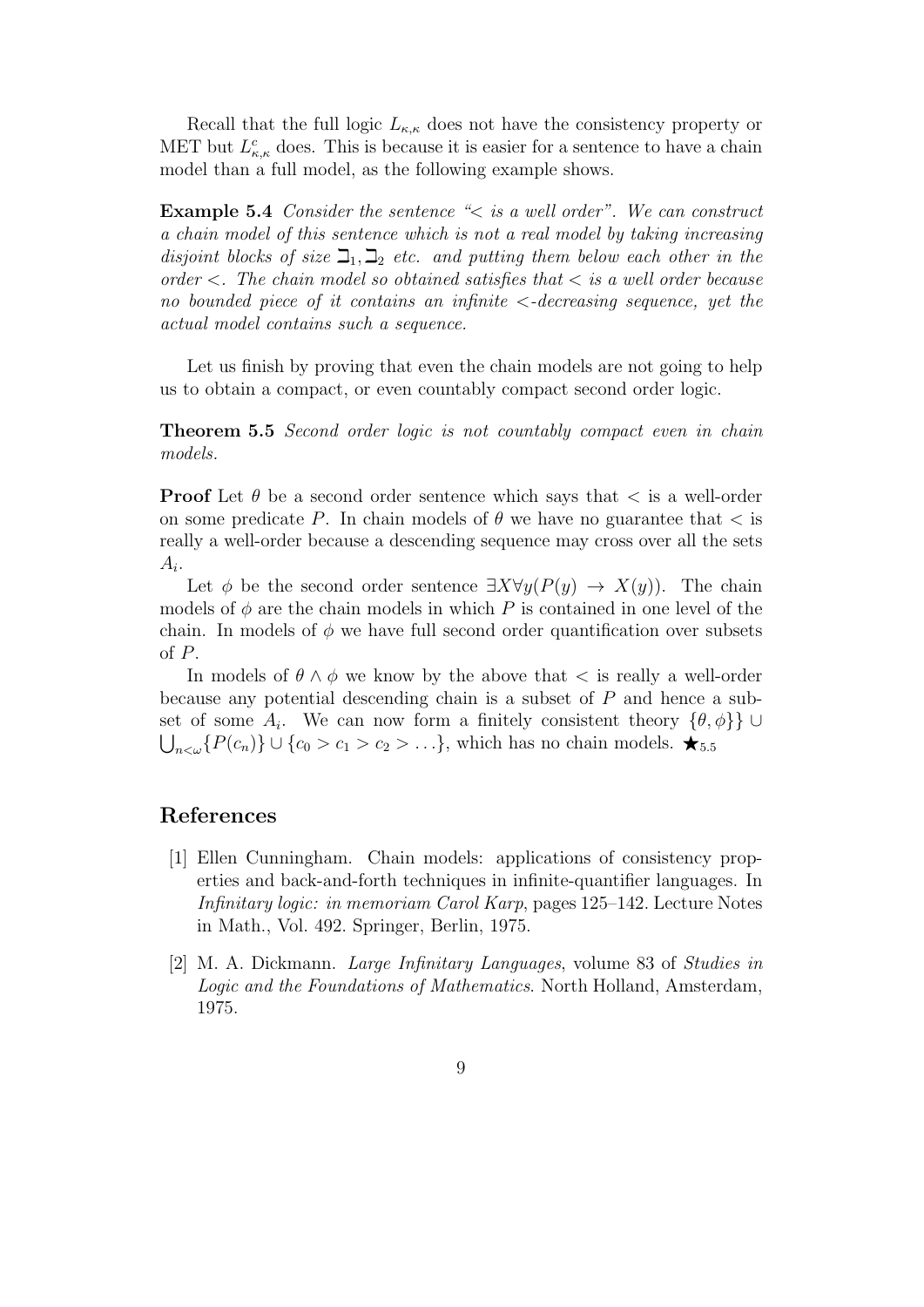- [3] Vincenzo Dimonte, Luca Motto Ros, and Xianghui Shi. Generalized descriptive set theory at cardinals with countable cofinality. 2018.
- [4] Mirna Džamonja and Jouko Väänänen. Chain models, trees of singular cardinality and dynamic EF-games. J. Math. Log., 11(1):61–85, 2011.
- [5] Paul Erdös and Alfred Tarski. On families of mutually exclusive sets. Annals of Mathematics, 44(2):315–329, 1943.
- [6] Judy Green. Consistency properties for finite quantifier languages. In D.W. Kueker, editor, Infinitary logic: in memoriam Carol Karp, volume 492 of Lecture Notes in Mathematics, pages 73–123. Springer-Verlag, Berlin-Heidelberg-New York, 1975.
- [7] Carol R. Karp. Languages with expressions of infinite length. PhD thesis, University of Southern California, 1959.
- [8] Carol R. Karp. Languages with expressions of infinite length. North– Holland Publishing Co., Amsterdam, 1964.
- [9] H. J. Keisler. Models with orderings. In Logic, Methodology and Philos. Sci. III (Proc. Third Internat. Congr., Amsterdam, 1967), pages 35–62. North-Holland, Amsterdam, 1968.
- [10] H. Jerome Keisler. Model Theory for Infinitary Logic: Logic with Countable Conjunctions and Finite Quantifiers. Studies in logic and the foundations of mathematics 62. North-Holland Publishing, 1971.
- [11] E. Lopez-Escobar. On definable well-orderings. Fundamenta Mathematicae, 69:13–21 and 299–300, 1966.
- [12] M. Makkai. On the model theory of denumerably long formulas with finite strings of quantifiers. J. Symbolic Logic, 34:437–459, 1969.
- [13] Michael Morley. Omitting classes of elements. In Theory of Models (Proc. 1963 Internat. Sympos. Berkeley), pages 265–273. North-Holland, Amsterdam, 1965.
- [14] Saharon Shelah. A compactness theorem for singular cardinals, free algebras, Whitehead problem and transversals. Israel J. Math., 21(4):319– 349, 1975.
- [15] Saharon Shelah. Cardinal Arithmetic, volume 29 of Oxford Logic Guides. The Clarendon Press Oxford University Press, New York, 1994. Oxford Science Publications.